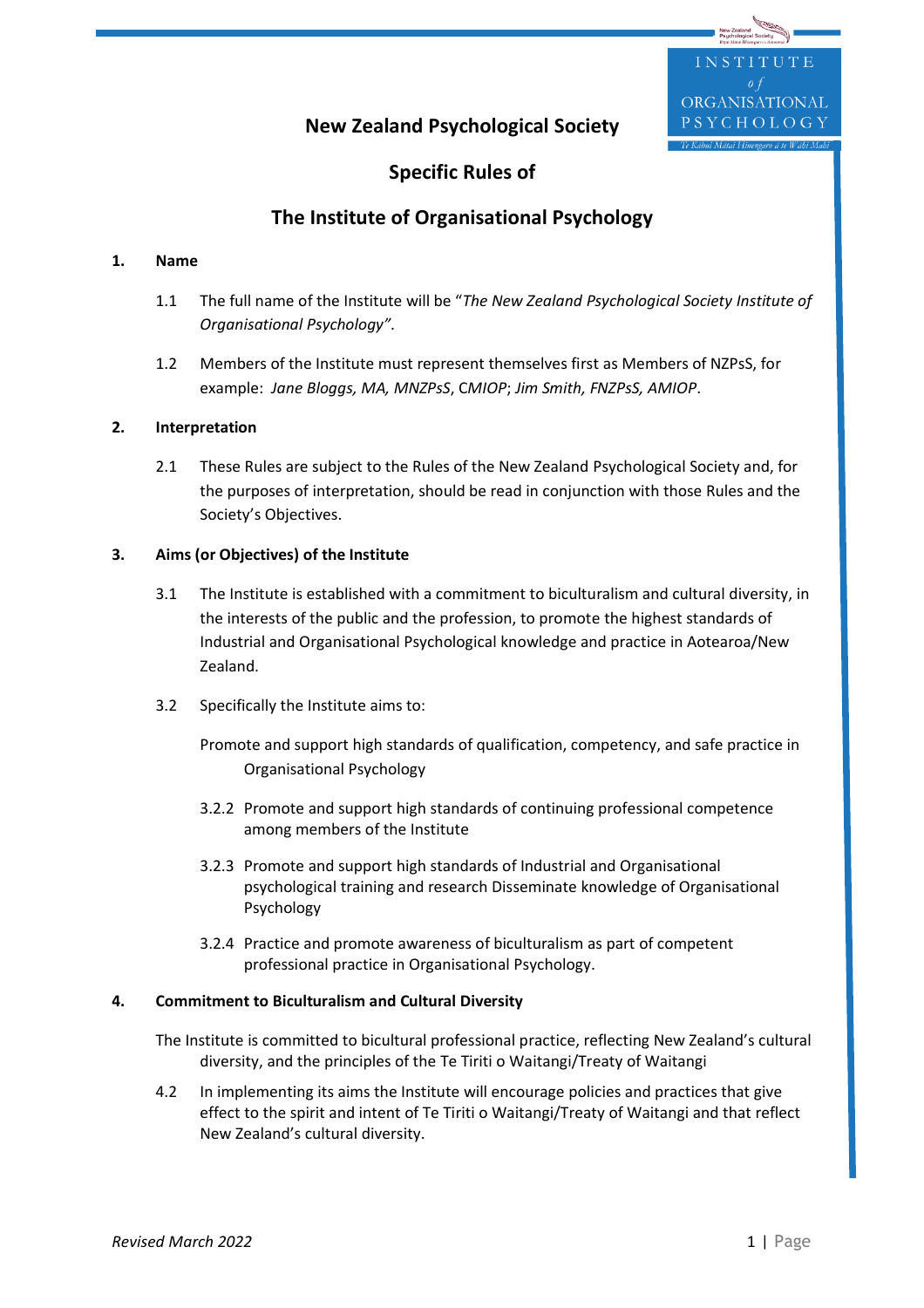#### **5. Membership**

- 5.1 Categories of Membership:
	- (i) Chartered Member (those practicing Organisational Psychology)
	- (ii) Member (Society members interested but ineligible in other categories)
	- (iii) Student Member (studying Organisational Psychology at a post graduate level).
- 5.2 Membership Criteria
	- 5.2.1 Chartered Member of the Institute of Organisational Psychology:
		- (a) Financial Full Member of the NZPsS
		- (b) Fulfils one of the specialist Organisational Membership Entry Criteria
			- (I) Holder of NZ Postgraduate Diploma in Organisational Psychology (that has included supervision of work) or
			- (II) Holder of an equivalent to a post masters qualification in Organisational Psychology (as recognised by the Institute of Organisational Psychology), that has included supervision of work (eg Postgraduate Diploma, Doctorate), or
			- (III) Was Registered with the New Zealand Psychologists Board under the General Scope of Practice at 31 August 2015.
	- 5.2.2 Chartered Organisational Psychologist:
		- (a) Financial Full Member of the NZPsS
		- (b) A NZ Registered Psychologist in the General Scope and holds a current Annual Practicing Certificate and
		- (c) Fulfils one of the specialist Organisational Membership Entry Criteria in 5.2.1.(b)
	- 5.2.3 Member:
		- (a) Financial Full Member of the NZPsS
		- (b) Has an interest in Institute business but does not meet the specialist membership criteria Rule 5.2.1, 5.2., or 5.2.4
	- 5.2.4 Student Members
		- (a) Student Member of the Society
		- (b) Studying towards a Masters Degree Psychology, including papers and/or thesis in industrial and Organisational Psychology.
	- 5.3 Membership of the Institute is open to members of the Society who:
		- (i) Meet one of the Criteria outlined in Rule 5.2
		- (ii) Pay the required Institute subscription fee
		- (iii) Commit to ongoing professional development. Minimum recommended professional development frameworks will be available to support members in maintaining their competence.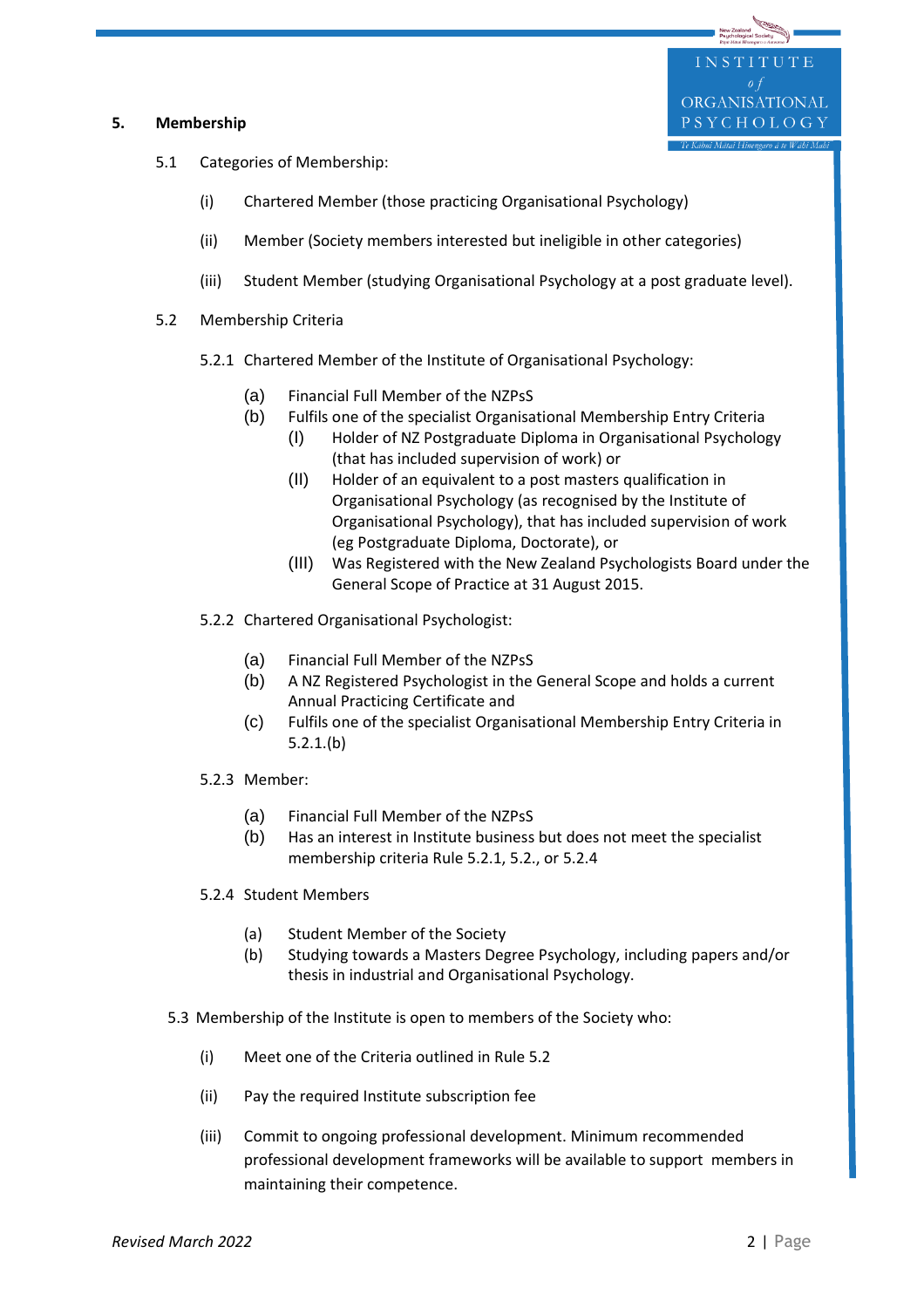UTE ORGANISATIONAL PSYCHOLOGY

- 5.4 Membership entitlements:
	- (i) Chartered Members: full voting rights, use of title Chartered Member of the Institute of Organisational Psychology (CMIOP) or Chartered Organisational Psychologist, reduced fees at Institute sponsored workshops.
	- (ii) Member: reduced fees at Institute sponsored workshops, full voting rights, use of the title Member of the Institute of Organisational Psychology (MIOP).
	- (iii) Student Member: no Institute subscription fee, reduced fees at Institute sponsored workshops
- 5.5 Membership Process
	- (i) Meet one of the Criteria outlined in Rule 5.2
	- (ii) Application for membership is made via the NZPsS National Office using the relevant current application form.
	- (iii) Each application is reviewed by two members of the IOP Committee.
	- (iv) Unsuccessful candidates may appeal against decisions of the Institute, in writing to the Director of Professional Issues, within three months of being notified of an unsuccessful membership application. Upon receipt of the appeal, the Director of Professional Issues or his/her nominee, will convene and chair an Institute Appeal Panel consisting of:
		- (a) The Director of Professional Issues (chair)
		- (b) The Executive Director of the Society
		- (c) Nominee of the applicant or their advocate
		- (d) Nominee of the Institute Management Committee
	- (v) Applications that are declined will be destroyed after the Appeal period has passed.
	- (vi) Applications that are not completed by the applicant within a 12-month period will be closed and destroyed.
- 5.6 An Institute member may resign from the Institute by lodging a signed statement to that effect with the National Office.
- 5.7 An Institute member may be suspended or expelled from membership of the Institute for any one or more of the following:
	- (i) Where a member's Annual Practising Certificate is suspended by the New Zealand Psychologists Board, membership with the Institute will be automatically suspended as from the date of the member's Annual Practising Certificate suspension by the Board.
	- (ii) Where, for any reason, a member is expelled by the Society, the member will be automatically expelled from the Institute, as from the date of their expulsion from the Society.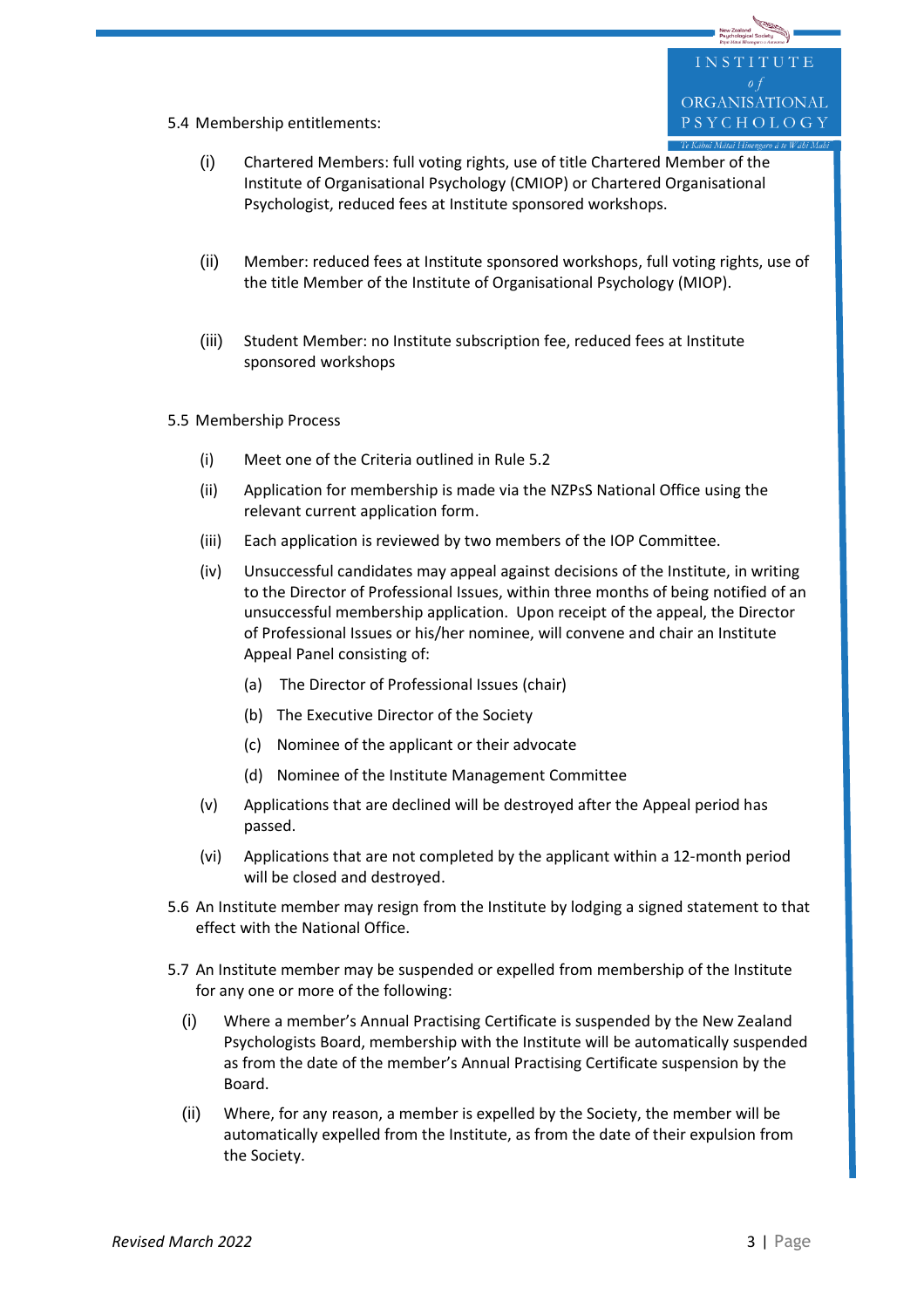- (iii) Any member suspended from the Institute who wishes to have their suspension lifted will need to advise the Institute in writing of the change in circumstances that supports their return to their previous membership status and this will be processed in accordance with the criteria for new membership applications as specified in Rule 5.5 (above).
- (iv) Any individual expelled from the Institute who wishes to rejoin the Institute will need to apply for membership as specified in Rule 5.5 (above).
- 5.8 Any member who does not pay their membership fee for two consecutive years will be deemed to have resigned from membership. Reapplication will be required to renew membership.

#### **6. Management**

- 6.1 The Management Committee of the Institute consists of the following members:
	- a) Chairperson
	- b) A Student Member studying Post Graduate in Organisational Psychology.
	- c) An Academic Member
	- d) A Chartered member
	- e) A Branch chair
- 6.2 The Management Committee may include a Bicultural Representative who may be an office holder.
- 6.3 No member of the Management Committee will be elected to or hold more than one position at any one time.
- 6.4 The Management Committee has power to co-opt members of the Institute to fill vacancies or for projects agreed to by the members.
- 6.5 Members of the Management Committee will be elected for a term of three years by ballot at the Annual General Meeting of the Institute. The terms of the members of the Management Committee will be staggered so that some positions are open to election each year. In practice this may mean that some positions serve part of a second threeyear term.
	- 6.6 The Management Committee of the Institute will be responsible for
		- a) the management of the Institute
		- b) approval and management of expenditure and generation of income
		- c) presenting an Annual Report to the Society's AGM on activities for the year
		- d) reporting to every Annual General Meeting of the Institute on income and expenditure of the Institute, assets and liabilities of the Institute and any other relevant financial information
		- e) presenting a budget of proposed income and expenditure for approval by the Institute AGM
		- f) planning for a continuity of office holders to the Committee
		- g) arranging elections for the Committee as required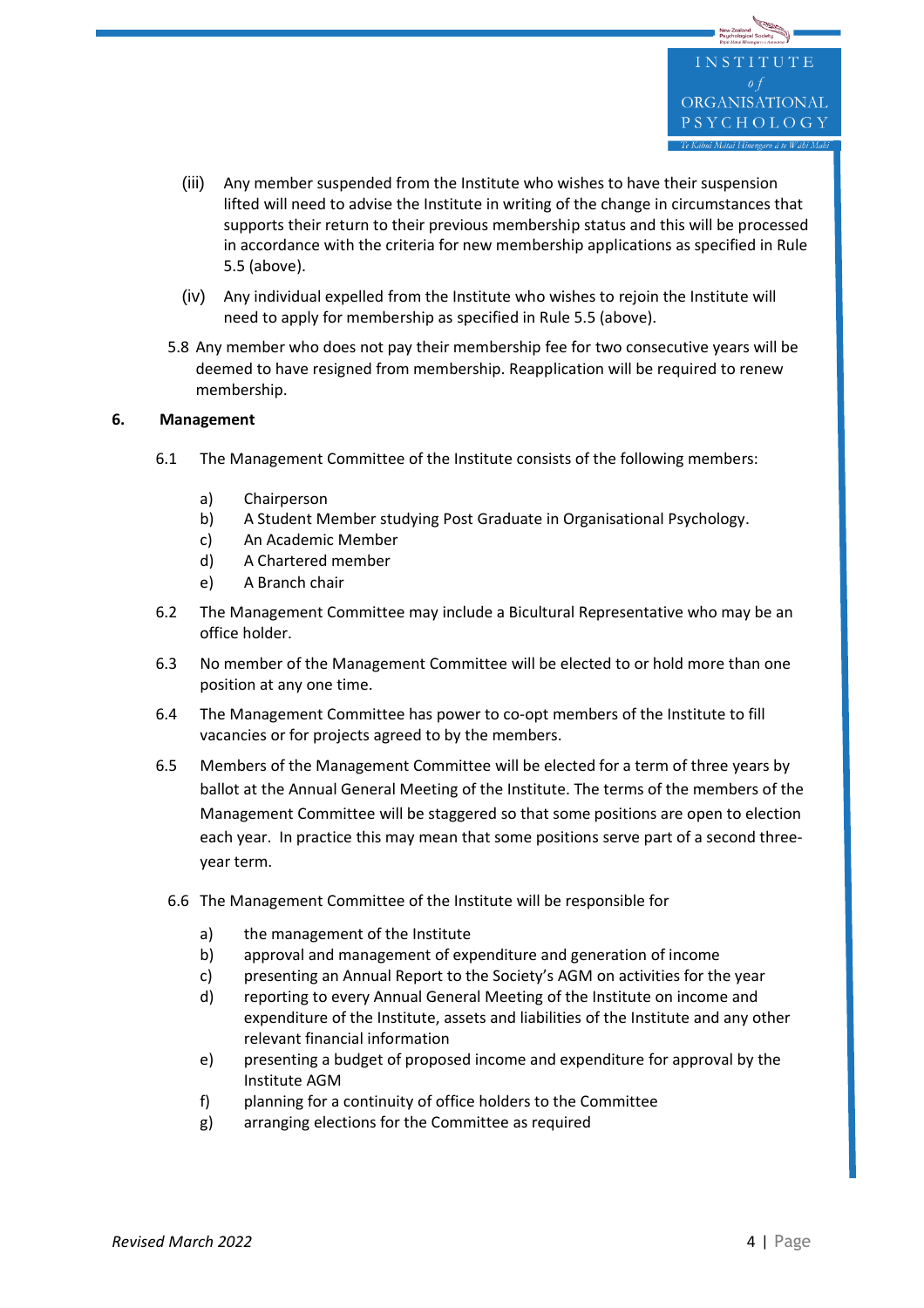#### **7. Procedures for Rules Changes**

- 7.1 Additions to and alternations of the Rules of the Institute can only be made by resolution at a General Meeting of the Institute at which the proposed change was a specified item of business.
- 7.2. Any such amendments to the Rules will come into effect only after approval by the Society's Executive.

## **8 Relationship with the Executive and the rest of the Society.**

- 8.1 The Institute Committee will negotiate a Memorandum of Understanding with the Society represented by the Executive, including:
	- a) entitlement to make public statements on behalf of members and the responsibility to consult about public statements.
	- b) the administrative arrangements with National Office for the management of the Institute
	- c) financial responsibilities and returns for workshops and other continuing professional education opportunities.

#### **9 General Meetings of the Institute**

- 9.1 The Institute shall hold an Annual General Meeting within each calendar year to elect Management Committee members, report on activities for the year, report and approve accounts and make alterations to these rules.
- 9.2 The Management Committee of the Institute must give all members 35 days notice of the AGM and the notice shall specify the business proposed for the meeting.
- 9.3 A General Meeting of the Institute may be held:
	- a) on the resolution of the Management Committee of the Institute, or
	- b) of the Executive of the Society, or
	- c) on receipt of a request signed by at least five financial members of the Institute.
- 9.4 All members of the Institute are entitled to attend any General meeting of the Institute and if a full Member of the Society, can vote on any resolution at those meetings.
- 9.5 The quorum for any General Meeting of the Institute will be the lesser of ten percent of the financial members of the Institute or 5 members. No business will be transacted unless a quorum of members is present.